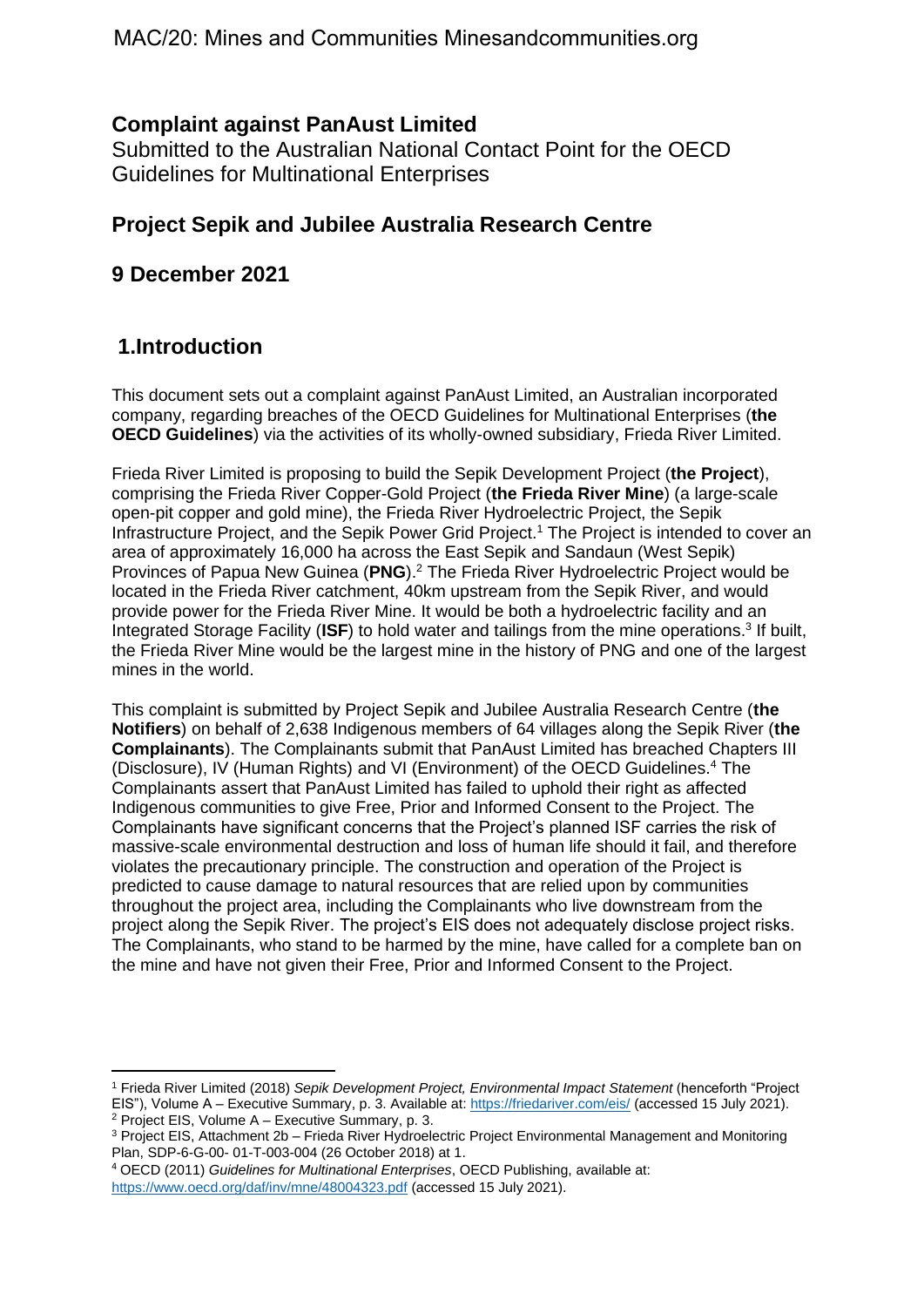# **2. Identity and interest of the Notifiers**

This complaint is submitted by Project Sepik and Jubilee Australia Research Centre (the Notifiers) on behalf of 2,638 Indigenous residents of 64 villages along the Sepik River (**the Complainants**). The residents of these villages stand to be affected by environmental damage, water contamination and the risk of tailings dam failures as a result of the Project.

Project Sepik Inc. (registration number 5-103525) is a non-governmental organisation incorporated under the Associations Incorporation Act 1966 (PNG) in 2016. It is based in Wewak, East Sepik Province, and engages in informing and empowering local landowners, advocating on issues of land acquisition and development, capacity-building and stakeholder engagement in PNG.

Jubilee Australia Research Centre (ABN: 78 669 804 328) is an Australian-based non-profit research centre that was founded in 2009. The organisation's primary functions include engaging in research and advocacy in order to deliver economic justice in the Asia-Pacific region, and accountability of Australian corporations and government agencies operating within this region. Jubilee Australia Research Centre is a charity registered with the Australian Charities and Not-for-profits Commission.<sup>5</sup>

Project Sepik and Jubilee Australia Research Centre jointly manage the "Save the Sepik" campaign, which aims to protect the Sepik River from the impacts of the Frieda River Mine.<sup>6</sup>

## **3. Notifiers' relationship to the Complainants**

The Notifiers have consulted the Complainants and obtained their consent to bring this complaint on their behalf. A list of the Complainants is **Attachment A**. 7

During 2019 and 2020, Project Sepik visited 25 villages along the Sepik River and participated in dialogue about the Frieda River Mine. The heads of 28 *Haus Tambarans*, representing 28 villages, signed *The Supreme Sukundimi Declaration*, articulating their village's opposition to the Frieda River Mine and, specifically, to any tailings facility that could negatively impact the Sepik River. The Declaration, and the process leading up to its signing, are detailed in the Background Paper *The Supreme Sukundimi Declaration*  (**Attachment B**).

From 26 April to 2 May 2021, Project Sepik organised a week-long follow up workshop in Korogu village, with an estimated 120 clan and spiritual leaders representing 49 clans along the Sepik River. At that workshop, Project Sepik discussed the option of the community bringing a complaint to the OECD National Contact Point. Following discussions, the assembled clan leaders agreed on the outline of the complaint.

Between 10 and 18 October 2021, four teams of volunteers led by Project Sepik visited villages along the Sepik River, from Iniok close to where the Frieda and Sepik Rivers join, to Kopar at the river mouth and the villages in the Sepik river delta. Before the volunteers went to the field, a letter was sent to each village informing them of the visit by Project Sepik to discuss the proposed complaint to the OECD NCP and providing a summary of the complaint. Volunteers then visited villages in person, shared information about the proposed complaint and answered questions. Volunteers invited interested villagers over 18 to sign a

<sup>5</sup> Australian Charities and Not for Profits Commission, "Jubilee Australia Research Centre",

https://www.acnc.gov.au/charity/charities/0c71553b-3aaf-e811-a962-000d3ad24a0d/profile (accessed 6 December 2021).

<sup>6</sup> See [www.savethesepik.org](http://www.savethesepik.org/)

<sup>7</sup> Note: the full names of the complainants will be confidentially provided to the NCP to protect their privacy.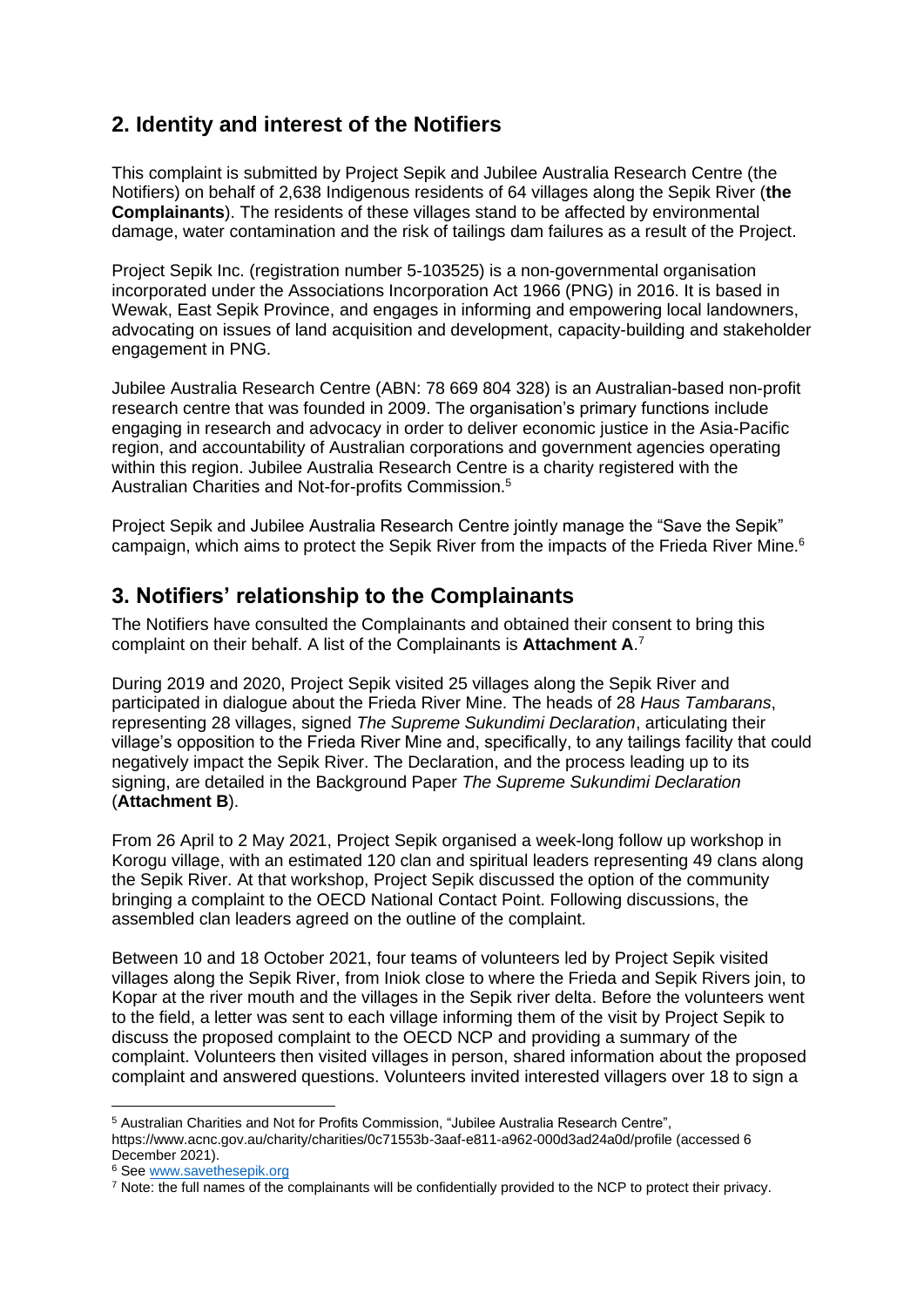form if they wished to be represented in the complaint.<sup>8</sup> A total of 2,638 residents from 64 villages along the river agreed to be represented by Project Sepik and Jubilee Australia in the complaint.

The Complainants are River peoples and the Sepik River is the lifeblood and centre of their cultural, spiritual and economic lives. The River is seen as an ancestral being (though the richness of the Sepik communities and their diverse languages means that the nature and name of this ancestral being differs from clan to clan) and, thus, the ecological integrity, health and sustainability of the Sepik River is intimately connected to its spiritual and cultural (or metaphysical) integrity, health and sustainability. The River *is* the identity of the Complainants. Moreover, the Complainants are also proprietary stakeholders in the Sepik River, where any rights that the PNG State may have in relation to the Sepik River is limited by the customary rights and uses of the Sepik Communities.<sup>9</sup>

# **4. Identity and location of the company**

The Project proponent is Frieda River Limited, a company incorporated in Papua New Guinea. <sup>10</sup> It is a subsidiary of Australian-registered company PanAust Limited.

The shares of Frieda River Limited are owned by a Singaporean-registered arm of PanAust, PanAust SPV1 Pte. Ltd, which in turn are owned by Singaporean-registered PanAust Holdings Pte. Ltd. PanAust Limited owns all the shares in PanAust Holdings Pte. Ltd.<sup>11</sup>

PanAust Limited is an Australian public company, limited by shares, first registered in August 1990. Its registered office is in Fortitude Valley, Queensland.<sup>12</sup> It is 'a copper and gold producer in Laos with pre-development opportunities in Laos, Papua New Guinea (PNG), Myanmar and Chile'.<sup>13</sup>

In 2015, the Hong Kong registered company Guangdong Rising H.K. (Holding) Limited acquired over 90 per cent of PanAust's ordinary shares on issue, and subsequently compulsorily acquired PanAust's remaining shares. Guangdong Rising H.K. (Holding) Limited is a wholly owned subsidiary of Guangdong Rising Assets Management Co. Ltd (GRAM), a Chinese state-owned company.<sup>14</sup>

<sup>11</sup> PNG Investment Promotion Authority (IPA), 'View Local Company – Frieda River Limited (1-58096); Singapore Accounting and Corporate Regulatory Authority (ACRA), 'Business Profile – PanAust SPV1 Pte Ltd (201328904R)' available at[: https://www.tis.bizfile.gov.sg/](https://www.tis.bizfile.gov.sg/) (accessed 29 September 2020); Singapore ACRA, 'Business Profile – PanAust Holdings Pte Ltd (201001237D), available at<https://www.tis.bizfile.gov.sg/> (accessed 29 September 2020).

[https://connectonline.asic.gov.au/RegistrySearch/faces/landing/SearchRegisters.jspx?\\_adf.ctrl](https://connectonline.asic.gov.au/RegistrySearch/faces/landing/SearchRegisters.jspx?_adf.ctrl-state=hma981i7c_4)[state=hma981i7c\\_4](https://connectonline.asic.gov.au/RegistrySearch/faces/landing/SearchRegisters.jspx?_adf.ctrl-state=hma981i7c_4) (accessed 23 September 2020).

<sup>&</sup>lt;sup>8</sup> In some cases, villagers did not sign but marked with an X or a tick, while others gave their name verbally to be noted down by the volunteer.

<sup>9</sup> See s.79, *Environment Act 2000* (PNG) and s.53 which limits the ability of the State to compulsorily acquire property.

<sup>&</sup>lt;sup>10</sup> PNG Investment Promotion Authority (IPA), 'View Local Company – Frieda River Limited (1-58096)', [www.ipa.gov.pg](http://www.ipa.gov.pg/) (accessed 13 July 2021).

<sup>12</sup> PanAust Limited, 'Company Profile',<https://panaust.com.au/company-profile> (accessed 6 December 2021); ASIC, 'View Details, PanAust Limited ACN 011 065 160,' available at

<sup>13</sup> PanAust Limited, 'Company Profile'.

<sup>14</sup> Frieda River Ltd, 'Company profile,' available at<https://friedariver.com/the-project/company-profile/>(accessed 6 December 2021). Note there is a discrepancy between the Frieda River Limited and PanAust Limited profiles, with PanAust Limited stating that Guangdong Rising H.K. (Holding) Limited is owned by Guandong Rising Holding Co Ltd: se[e https://panaust.com.au/company-profile](https://panaust.com.au/company-profile) (accessed 21 July 2021).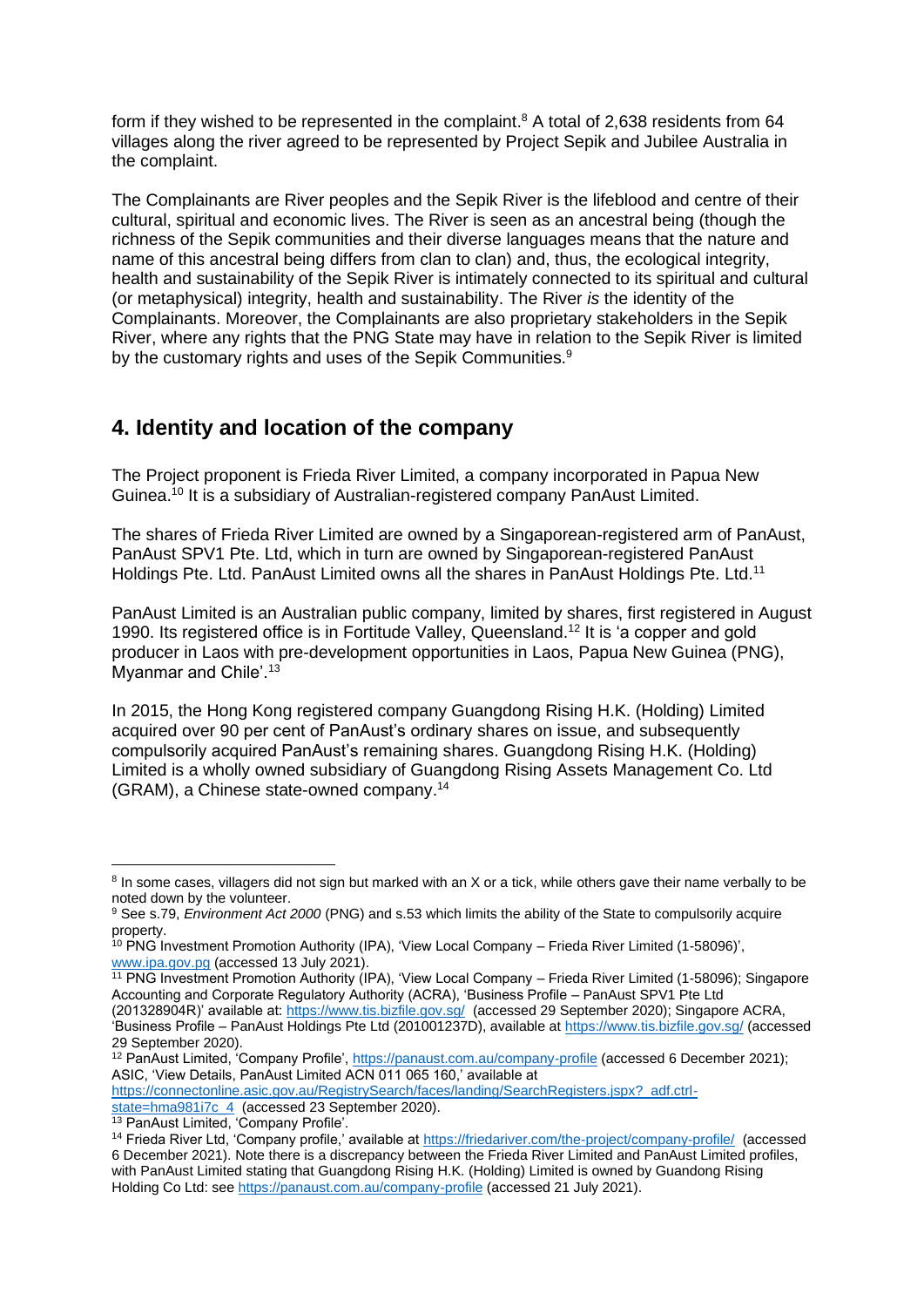# **5. Competence of the Australian NCP to hear the complaint**

The Australian National Contact Point (**AusNCP**) Complaint Procedures 2019 (**the Complaint Procedures**) state in Section 3 that Complaints can be made to the AusNCP about an Australian multinational enterprise operating overseas, even in a country that is not an adherent to the OECD Guidelines and that the AusNCP "will seek to take a broad view of the definition of an Australian multinational enterprise for the purposes of receiving complaints".

PanAust Limited, being a public company registered in Australia, is an Australian multinational enterprise, operating in PNG through its wholly-owned subsidiary, Frieda River Limited. The Executive Director, Deputy CEO and CFO of PanAust Limited is a Director of Frieda River Limited, demonstrating a close management linkage between the two companies.<sup>15</sup> PNG is not an adherent to the OECD Guidelines.

### **6. Concerns regarding the conduct of PanAust, and how those concerns relate to the Guidelines**

The Notifiers state that PanAust, through its involvement in the Frieda River Project, has breached the OECD Guidelines in the following respects:

- 1. By failing to respect the human rights of the Affected Communities, specifically their right to give Free, Prior and Informed Consent to development that affects them;
- 2. By failing to adequately address the environmental risks and likely impacts of the Project on the Sepik River and its environment; and
- 3. By not adequately disclosing Project information to stakeholders.

### **6.1 Lack of Free, Prior and Informed Consent**

Chapter IV Paragraph 1: "Respect human rights, which means they should avoid infringing on the human rights of others and should address adverse human rights impacts with which they are involved"

Chapter IV Paragraph 2: "Within the context of their own activities, avoid causing or contributing to adverse human rights impacts and address such impacts when they occur."

Chapter II, Paragraph 14: "Engage with relevant stakeholders in order to provide meaningful opportunities for their views to be taken into account in relation to planning and decision making for projects or other activities that may significantly impact local communities."

The OECD Guidelines clearly require enterprises to respect human rights, avoid causing adverse human rights impacts and address human rights impacts with which they are involved. The Complainants assert that PanAust Limited has breached their right to give or refuse their Free, Prior and Informed Consent (**FPIC**) to development that affects them.

#### *The right to FPIC*

The United Nations Declaration on the Rights of Indigenous Peoples (**UNDRIP**) establishes the rights of Indigenous peoples to self-determination and control over their land, including several articles requiring FPIC:

<sup>15</sup> See ASIC, 'Current Company Extract - PanAust Limited ACN 011 065 160,' , 6 December 2021; Investment Promotion Authority of PNG, 'Company Extract – Frieda River Limited – 1-58096', accessed 6 December 2021.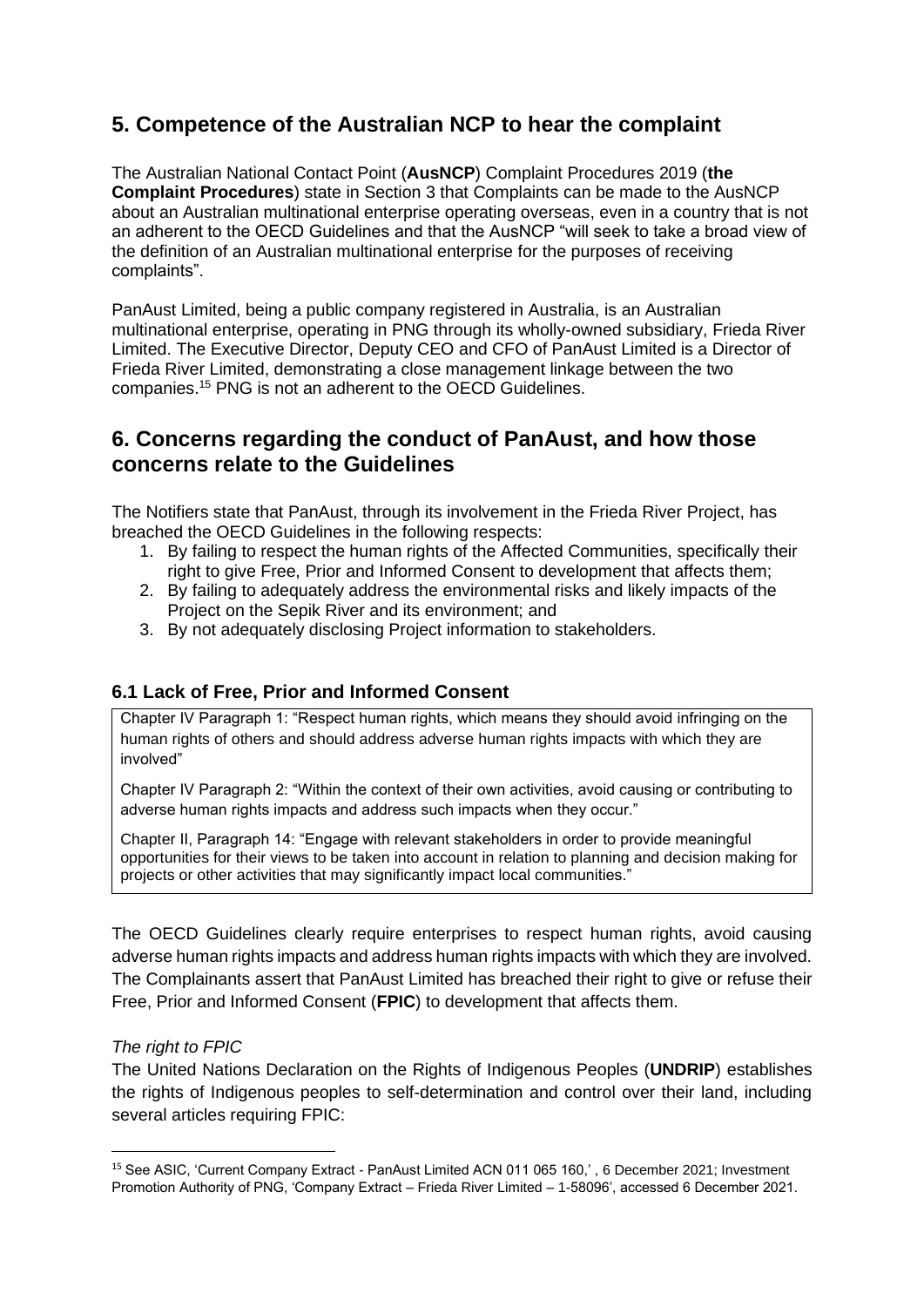- Article 10: "Indigenous peoples shall not be forcibly removed from their lands or territories. No relocation shall take place without the free, prior and informed consent of the indigenous peoples concerned and after agreement on just and fair compensation and, where possible, with the option of return."
- Article 29: "States shall take effective measures to ensure that no storage or disposal of hazardous materials shall take place in the lands or territories of indigenous peoples without their free, prior and informed consent."
- Article 32: "States shall consult and cooperate in good faith with the indigenous peoples concerned through their own representative institutions in order to obtain their free and informed consent prior to the approval of any project affecting their lands or territories and other resources, particularly in connection with the development, utilization or exploitation of mineral, water or other resources."<sup>16</sup>

Rights contained within the UN Declaration on the Rights of Indigenous Peoples are predominantly enforced against the State. However, the Guidelines are clear that an enterprise must respect human rights, even where the State has failed to protect these rights. Chapter IV, Paragraph 38 of the OECD Guidelines states "a *'*State's failure either to enforce relevant domestic laws, or to implement international human rights obligations or the fact that it may act contrary to such laws or international obligations does not diminish the expectation that enterprises respect human rights".<sup>17</sup> The Commentary on the OECD Guidelines also specifies that enterprises "should respect the human rights of individuals belonging to specific groups or populations that require particular attention, where they may have adverse human rights impacts on them", and makes specific mention of indigenous peoples.<sup>18</sup>

It is now accepted that Free, Prior and Informed Consent is the normative standard under international law that enterprises are expected to comply with when proposing developments which will affect Indigenous peoples.

#### **Defining Free, Prior and Informed Consent.**

Free, Prior and Informed Consent has been discussed at length and defined by the United Nations Human Rights Council.<sup>19</sup> It is clear that consultation and discussion of issues will not be sufficient to have achieved FPIC from communities, and that the standards to be met are quite high for parties seeking to proceed with development projects on the lands or impacting indigenous communities. The relevant points are summarised below:

#### *Free*

The process of consultation, and seeking consent from indigenous people must be free from intimidation, coercion, manipulation and harassment. In order for consent eventually granted by communities to have any purpose and validity, there must be no coercion either through threat or offer of reward. While recompense can be made for impacts to indigenous communities, this must be balanced and weighed up by the community as a whole. It is essential that all members of the community have access to the decision-making process, so states and enterprises seeking consent should engage with communities through their established cultural and institutional decision-making

<sup>16</sup> *United Nations Declaration on the Rights of Indigenous Peoples*, GA Res 61/295, UN Doc A/RES/61/295 (13 September 2007).

<sup>17</sup> OECD Guidelines, Ch IV para 38.

<sup>18</sup> OECD Guidelines, Ch IV para 38.

<sup>19</sup> Human Rights Council (2018) *Free, prior and informed consent: a human rights-based approach. Study of the Expert Mechanism on the Rights of Indigenous Peoples,* 39<sup>th</sup> sess, UN Doc A/HRC/39/62, available at; <https://undocs.org/A/HRC/39/62> (accessed 15 July 2021)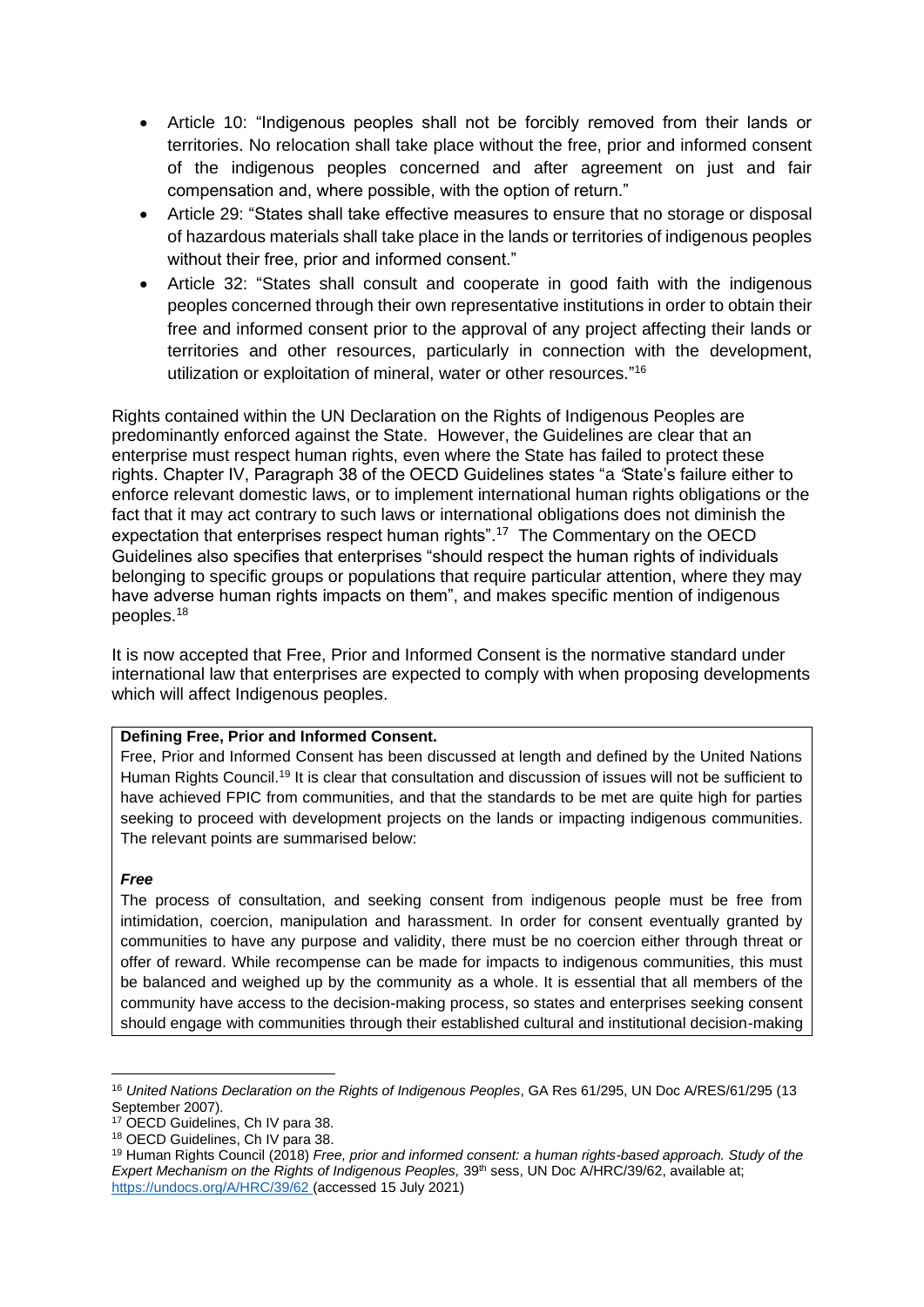bodies. This includes allowing communities to nominate traditional forms of representation and choose how they are represented.<sup>20</sup>

#### *Prior*

Processes for consultation and achieving consent from indigenous communities should begin as early as possible in the formulation of the project process and well in advance of approval processes. Consultation wishing to be considered truly 'prior' must occur "before crucial details have already been decided" and at the conceptualisation stage of project planning and design.<sup>21</sup> It is not considered sufficient for consultation to be occurring once plans have been drawn up and the project preparation has commenced.

#### *Informed*

Consultation processes that lead to consent must be fully informed, meaning not only that information provided is clear, objective, accurate and both qualitative and quantitative; but also that it is provided in a manner that is accessible to indigenous communities. This should include translation into local languages as needed, use of culturally appropriate procedures for consultation and must include all details for impacts or projected impacts and risks or potential harm that could result for the community, their resources and the local environment. It is important to note that participation in consultation processes does not constitute consent and can damage future attempts to inform local communities by damaging relationships with indigenous communities, so consultation must be done deliberatively and with great consideration for local traditions. Failure to engage with legitimate leadership of indigenous communities can ultimately invalidate any consent that may be achieved through other channels.<sup>22</sup>

#### *Consent*

Consent is not merely accession to a pre-determined outcome, but rather an explicit stating of acceptance following a process that has met the above standards for free, prior and informed consent. As consent is so closely tied communities exercising their to the right to self-determination full license is given to communities to grant or withhold consent for a number of explicitly stated reasons including assessment that the proposal is not in their best interests or that of future generations and as a bargaining tool to address deficiencies in the consultation process.<sup>23</sup>

#### *The right to FPIC under Papua New Guinea laws*

PNG is yet to operationalise and implement UNDRIP. However, it has signed and ratified other international human rights instruments that recognise the rights of indigenous peoples such as the International Conventional on Civil and Political Rights (**ICCPR**), the International Convention on Economic, Social and Cultural Rights (**ICESCR**) and the Convention on the Elimination on All Forms of Racial Discrimination (**CERD**). 24

Land in PNG is primarily customarily owned by the local people and various legislation dealing with the use and development of customary land requires that consent is obtained from customary landowners before any activity can be undertaken. The *Lands Act 1996* and the *Mining Act 1993*, for instance, requires obtaining 'agreement' and engaging in 'consultation' with the customary landowners prior to project development.<sup>25</sup> The PNG Constitution specifically describes what this 'consultation' should look like by stating that

 $20$  Ibid, para 20.

 $21$  Ibid, para 21.

<sup>22</sup> Ibid, para 22-23.

<sup>23</sup> Ibid, para 24- 26.

<sup>24</sup> ICCPR and ICESCR ratified on 21 July 2008; CERD ratified on 27 January 1982.

<sup>&</sup>lt;sup>25</sup> Sections 10 and 3 respectively.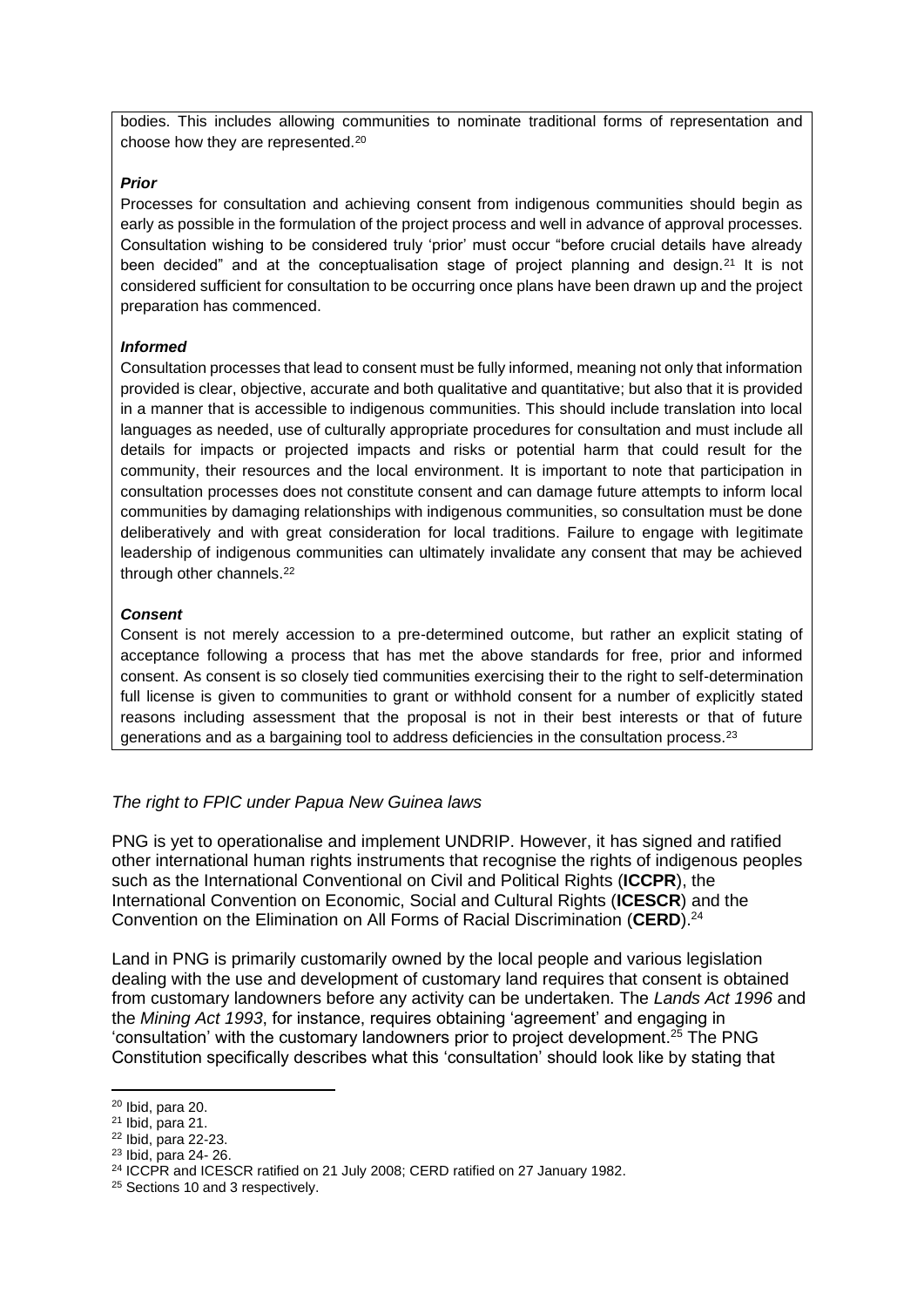"where a law provides for consultation between persons or bodies, or persons and bodies, the consultation must be meaningful and allow for a genuine interchange and consideration of views."<sup>26</sup> The particular interest of the Constitution in requiring "consultations" to be "meaningful…and genuine" reflects the two pillars of decision-making processes in PNG society – "consultation and consensus" – which the drafters of the PNG Constitution identified as fundamental and that it requires the people "to be actively and meaningfully involved in [decisions regarding] their own development".<sup>27</sup>

The PNG National Court has held that in development projects, this constitutional requirement for "meaningful consultation" cannot be satisfied with short meetings with selected individuals, but that it requires "more in-depth" and elaborated consultation with the people.<sup>28</sup> According to the Court, that involves "go[ing] to the villages…talk[ing] to the landowners, in their families clans and tribes, in the languages they could understand."<sup>29</sup> The Court reasoned that "[i]n introducing projects such as this which would have permanent and long-term effect on their land, genuine and meaningful consultation with the landowners must be carried out among the landowners."<sup>30</sup> The PNG Supreme Court has clearly interpreted these requirements to mean that project developers must obtain from the landowners their "free and informed consent and approval and ultimately, their social license to operate."<sup>31</sup>

The Supreme Court further made it pointedly clear that:

foreign investors or developers who wish to enter any land in PNG and more so customary land [must] enter into meaningful discussions and negotiations with them [customary landowners] and get their free and informed consent or approval before entering, occupying, and using their land.<sup>32</sup>

PanAust, through its involvement in the Frieda River Project, has not undertaken meaningful consultations and has not obtained free, prior, and informed consent from the complainant landowners and project affected communities in accordance with the standard required under the PNG Constitution.

#### *The Complainants and FPIC*

The Complainants self-identify as Indigenous peoples of the Sepik River region. The Complainants identify with and belong to Indigenous clan groups and the male Complainants belong to *Haus Tambarans* across 64 villages*. Haus Tambaran* (sometimes referred to as the "spirit house") is a Tok Pisin phrase that describes a type of building that houses the practices of traditional ancestral reverence and honour in the East Sepik region of PNG. In the Sepik region, *Haus Tambarans* are the main centres for discussions, especially regarding land, resources and the socio-economic activities of the village.

The Project has the potential to significantly impact the lands and waterways over which the Complainants hold customary ownership rights, as well as sacred sites that form part of their cultural heritage. The Project carries the risk of catastrophic damage to the environment and human life downstream of the mine from a tailings dam failure (see section 6.2 below). The

<sup>26</sup> Section 255.

<sup>27</sup> *Constitutional Planning Committee Report* 1974, Chapter 1 [16-19], Chapter 2 [106-112].

[http://www.paclii.org/pg/CPCReport/Cap1.htm.](http://www.paclii.org/pg/CPCReport/Cap1.htm)

<sup>28</sup> *Maniwa v Malijiwi* [2014] PGNC 25, [22, 23].

*<sup>29</sup> Maniwa v Malijiwi* [2014] PGNC 25, [23].

<sup>30</sup> *Maniwa v Malijiwi* [2014] PGNC 25, [22, 23].

<sup>31</sup> *Rimbunan Hijau (PNG) Ltd v Enei* [2017] PGSC 36, [30].

<sup>32</sup> *Rimbunan Hijau (PNG) Ltd v Enei* [2017] PGSC 36, [27, 57].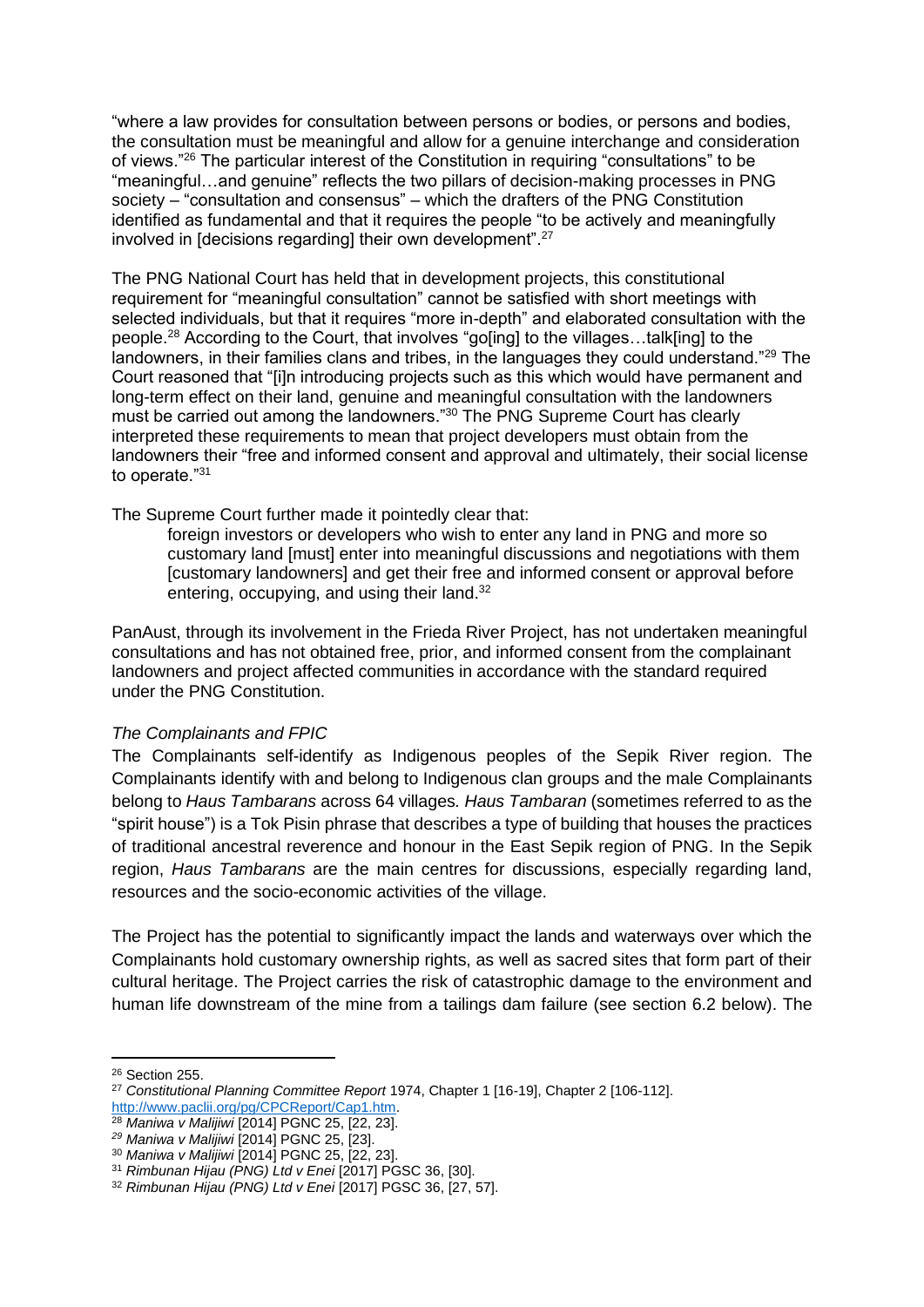construction and operation of the mine is also likely to cause ongoing pollution and environmental damage for the Complainants.

The mine's construction phase (which is expected to take 6-7 years) would see freight being barged up and downstream along the Sepik River, prior to roads being completed between Vanimo, Green River, and the Frieda River hydroelectric project.<sup>33</sup> Based on the plans outlined in the EIS, during construction of the mine, washoff from the construction waste heap will pass into the Frieda and Sepik Rivers, depositing sediment and raising riverbed levels by as much as three metres in parts of the Frieda River. This would lead to overbank flow and deposit sediment on the floodplain, rendering villages on the Frieda River floodplain uninhabitable and their gardens unproductive for some time.<sup>34</sup>

Toxic minerals released into the Frieda River during the operation of the mine are also likely to impact on the Complainants' water resources, to varying degrees depending on their location in the Frieda River basin and along the Sepik River. Expert reviews of the Project EIS raised concerns about:

- The likelihood that water with very high concentrations of toxic metals will be discharged into the Frieda River with toxic particles settling on the bed of the Frieda and Sepik Rivers, with a risk of those particles being mobilised into the river if disturbed.<sup>35</sup>
- High concentrations of aluminium, copper, zinc, cadmium and chromium (exceeding Australian and New Zealand guidelines) entering water in the Frieda River floodplain, exposing communities living on the floodplain to toxins for  $30+$  years.<sup>36</sup>
- The fact that risks to water quality will exist for up to 2000 years; posing an ongoing hazard for downstream communities and the environment. It is unclear how these risks will be managed post mine closure.<sup>37</sup>

The Complainants are resident on the Sepik River and some are also resident on the Frieda River Floodplain, and stand to be affected by the above environmental impacts to varying degrees.

### *PanAust failure to obtain FPIC of the Complainants*

The Complainants submit that PanAust and its subsidiary, Frieda River Limited, have failed to obtain the FPIC of affected indigenous communities, as required under the UN Declaration on the Rights of Indigenous Peoples and underlying international law conventions.

PanAust's FPIC engagement has focused on communities at the mine site. According to material in the public domain, Pan Aust has held a number of awareness campaigns with Sepik river communities. These campaigns occurred in July 2015 (41 villages), September

<sup>33</sup> Project EIS, Attachment 2b - Frieda River Hydroelectric Project Environmental Management and Monitoring Plan, SDP-6-G-00-01-T-003-004 at 5.

<sup>34</sup> Dr Ian Cordery (2020) *Review of Part of the EIS of the Sepik Development Project*, available at: <https://savethesepik.org/social-impacts/> (accessed 15 July 2021).

<sup>35</sup> Dr Ian Cordery (2020) *Review of Part of the EIS of the Sepik Development Project,* p. 8.

<sup>36</sup> Dr Ian Cordery (2020) *Review of Part of the EIS of the Sepik Development Project,* p. 8.

<sup>37</sup> Assoc. Prof. Matthew Currell (2020) *Review of Sepik Development Project Environmental Impact Statement (EIS), available at:<https://savethesepik.org/social-impacts/> (accessed 15 July 2021).*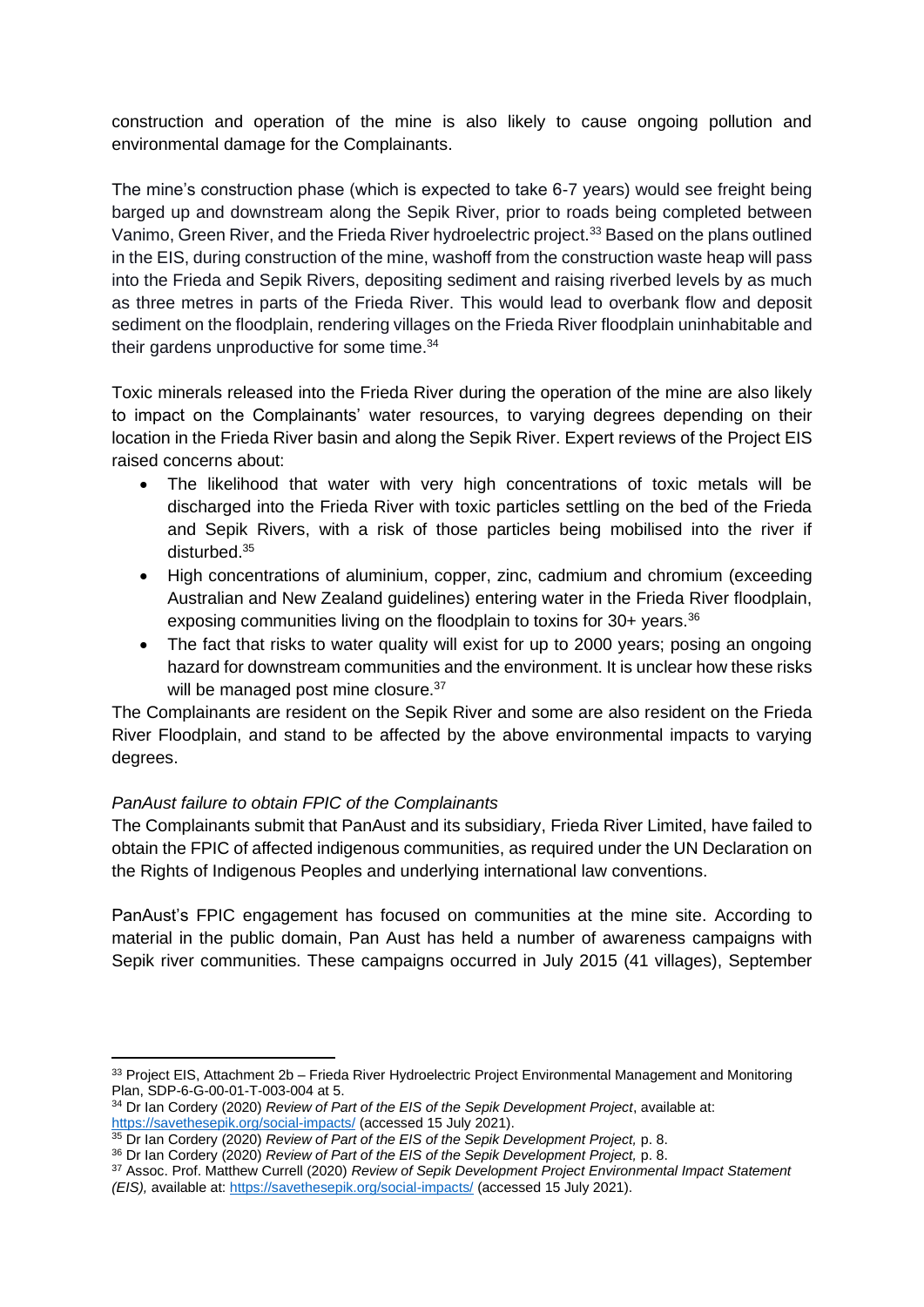2016 (29 villages), September–October 2018 (103 villages) and October–November 2019 (39 villages).<sup>38</sup> The company called the 2018 visits 'Statutory Engagement Campaigns'.<sup>39</sup>

Pan Aust also held a number of consultations in November 2018 and September 2019 with Ward Counsellors and LLG Managers in Wewak.

These awareness campaigns were not genuinely consultative, and were not conducted to an international standard of good faith consultations with the object of obtaining FPIC or with respect to the requirements of domestic law set out above. Their aim was to *make communities aware of* the project, not to *seek permission of communities* for the project.

Indeed, many Sepik communities feel that, given their longstanding opposition to the project, that even participating in such awareness campaigns could be construed as giving consent for something that they strongly oppose. Feeling that their previous concerns had not been heard and that awareness campaigns were therefore tokenistic, several communities refused to participate in the more recent ones. In some cases, communities blocked the company and its party from entry.<sup>40</sup>

In October 2019, PanAust announced that it would commence another 'statutory engagement campaign', which would include consultation with communities along the Sepik River from February to March 2020. However, Project Sepik received no information about this consultation, and the Complainants are not aware that this consultation ever took place in the Sepik River area.<sup>41</sup>

In any event, none of the above consultations represented good faith consultations with the object of obtaining FPIC free, prior and informed consent, but were more awareness tours which did not address the concerns of the communities or provide the critical information relevant to them, including the dam break analysis. As former Special Rapporteur on the Rights of Indigenous Peoples, Jame Anaya has underscored:

[T]he Declaration suggests a heightened emphasis on the need for consultations that are in the nature of negotiations towards mutually acceptable arrangements, prior to the decisions on proposed measures, rather than consultations that are more in the nature of mechanisms for providing indigenous peoples with information about decisions already made or in the making, without allowing them genuinely to influence the decision-making process. 42

<sup>38</sup> PanAust, 'Frieda River Project: A Response to the United Nations Communication', July 2020, p. 27.

<sup>39</sup> PanAust, Company Announcement, 'Sepik Development Project statutory engagement campaign', 23 October 2019, available at

[https://panaust.com.au/sites/default/files/231019\\_Sepik%20Development%20Project%20statutory%20engageme](https://panaust.com.au/sites/default/files/231019_Sepik%20Development%20Project%20statutory%20engagement%20campaign.pdf) [nt%20campaign.pdf](https://panaust.com.au/sites/default/files/231019_Sepik%20Development%20Project%20statutory%20engagement%20campaign.pdf) (accessed 29 July 2020).

<sup>&</sup>lt;sup>40</sup> For a more detailed description of the 2018 consultation, see Jubilee Australia Research Centre and Project Sepik (2019) *The River Is Not Ours,* Sydney: Jubilee Australia Research Centre at 18-19, available at <https://www.jubileeaustralia.org/latest-news/SaveTheSepik> (accessed 14 July 2021).

<sup>41</sup> PanAust, 'Sepik Development Project statutory engagement campaign', Company Announcement, 23 October 2019, available at:

[https://panaust.com.au/sites/default/files/231019\\_Sepik%20Development%20Project%20statutory%20engageme](https://panaust.com.au/sites/default/files/231019_Sepik%20Development%20Project%20statutory%20engagement%20campaign.pdf) [nt%20campaign.pdf](https://panaust.com.au/sites/default/files/231019_Sepik%20Development%20Project%20statutory%20engagement%20campaign.pdf) (accessed 28 July 2021).

<sup>42</sup>A/HRC/12/34, 15 July 2009.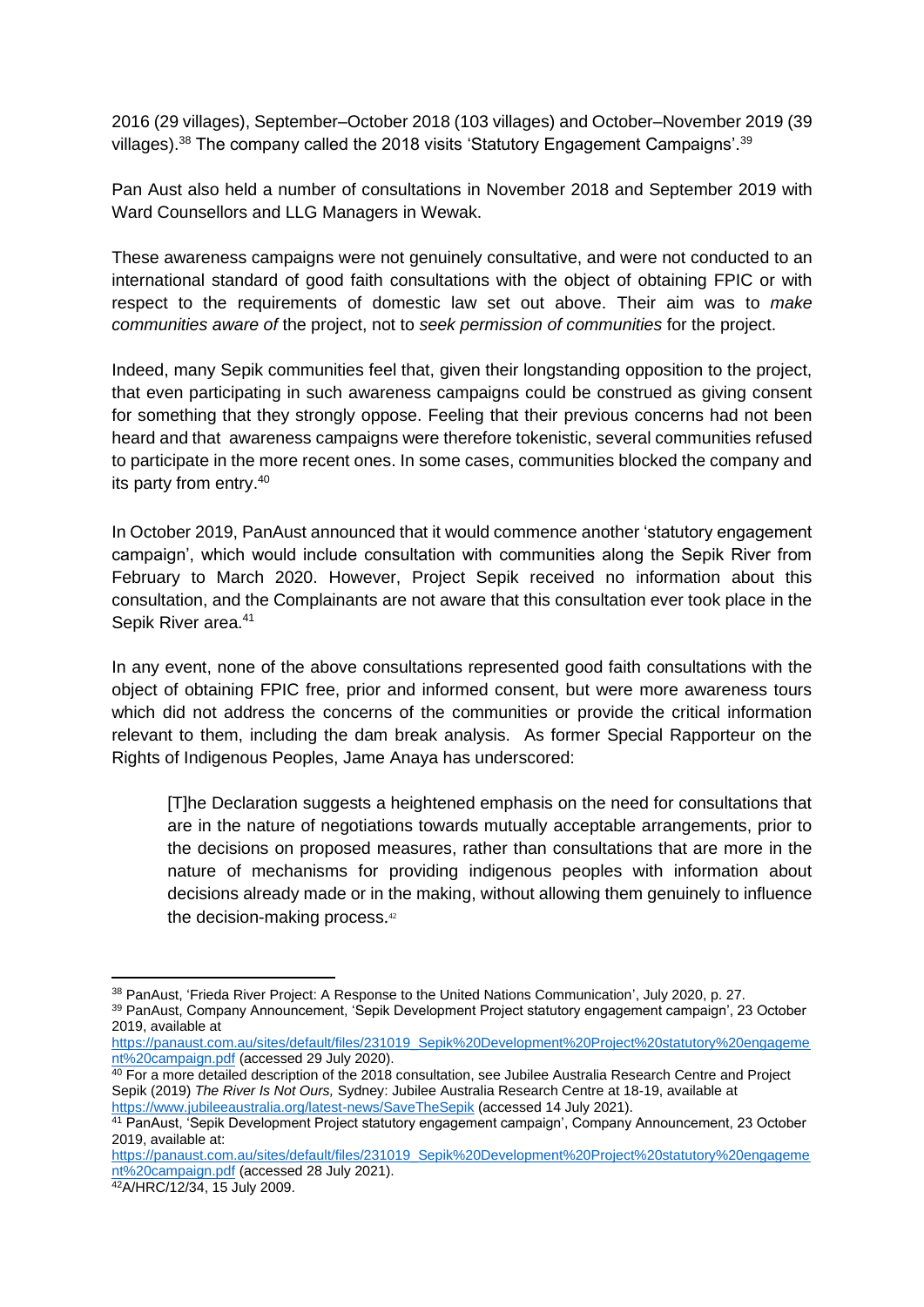Further, the Complainants have repeatedly expressed their opposition to the Project:

- In October 2018, a team (including representatives from Project Sepik) undertook an awareness tour in 23 villages in the Upper Sepik to discuss the Project. During the awareness tour, village leaders each of the 23 villages expressed their opposition to the Frieda River Mine going ahead.<sup>43</sup>
- In October 2019, Emmanuel Peni of Project Sepik, along with representatives of Jubilee Australia Research Centre and Aid/Watch Australia, met with executives of PanAust in Brisbane, Australia. Speaking as a representative of the communities living on the Sepik River, Mr Peni explained that the proposed Frieda River mine project did not have the consent of the river communities.
- In May 2020, the traditional clan leaders of 28 Haus Tambarans along the Sepik River issued the *Supreme Sukundimi Declaration* (**Attachment B**) clearly stating their opposition to the Frieda River Mine. The Supreme Sukundimi represent approximately 78,000 people across 25 villages from Swagap in Upper Sepik near the Frieda River to Kopar at the Sepik River's mouth.

As discussed above, an important part of the right to self-determination for Indigenous communities is the ability to nominate representative governance structures that States and organisations must seek consent from. The Indigenous people of the Sepik River regions cannot be considered to have provided any form of consent while the *Haus Tambarans* have explicitly withheld their consent. Where a development threatens to significantly impact the culture and environment of Indigenous peoples, their affirmative consent is required.<sup>44</sup>

Moreover, In July 2020, ten UN Special Rapporteurs, along with the UN Working Group on Human Rights and Transnational Corporations, wrote to Frieda River Limited, Highlands Frieda Limited (a former Joint Venture partner involved in the project), and the governments of PNG, China, Australia and Canada to raise their concerns about the proposed Frieda River mine and the risk of failure of its proposed tailings dam.<sup>45</sup> The letters from the Special Rapporteurs, and responses from the governments of Australia, Canada and the People's Republic of China are at **Attachment C**.

#### **6.2 Failure to adequately assess and mitigate environmental risks**

*Chapter VI. Chapeau: Enterprises should, within the framework of laws, regulations and administrative practices in the countries in which they operate, and in consideration of relevant international agreements, principles, objectives, and standards, take due account of the need to protect the environment, public health and safety, and generally to conduct their activities in a manner contributing to the wider goal of sustainable development*

*Chapter VI, Paragraph 3: Assess, and address in decision-making, the foreseeable environmental, health, and safety-related impacts associated with the processes, goods and services of the enterprise over their full life cycle with a view to avoiding or, when unavoidable, mitigating them.*

<sup>43</sup> See Jubilee Australia Research Centre and Project Sepik, *The River Is Not Ours* at 14.

<sup>44</sup> "Accordingly, indigenous consent is presumptively a requirement for those aspects of any extractive operation that takes place within the officially recognized or customary land use areas of indigenous peoples, or that has a direct bearing on areas of cultural significance, in particular sacred places, or on natural resources that are traditionally used by indigenous peoples in ways that are important to their survival" (SR on the Rights of Indigenous Peoples at A/HRC/21/47, 6 July 2012, para 65)

<sup>45</sup> For copies of all letters, see:<https://savethesepik.org/letter-from-ten-un-special-rapporteurs/>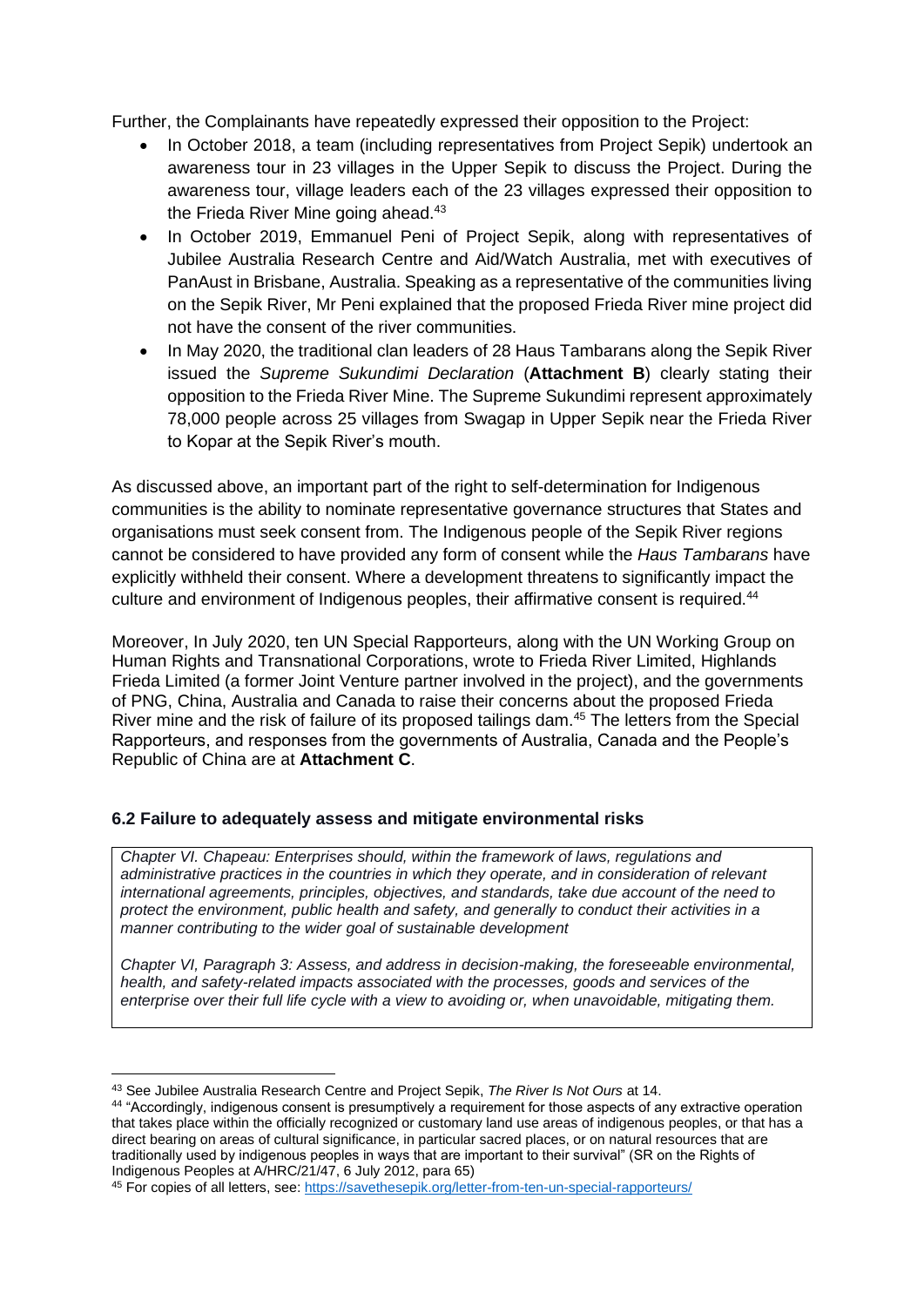*Chapter VI, Paragraph 4: Consistent with the scientific and technical understanding of the risks, where there are threats of serious damage to the environment, taking also into account human health and safety, not use the lack of full scientific certainty as a reason for postponing costeffective measures to prevent or minimise such damage.*

C*hapter VI, Paragraph 5: Maintain contingency plans for preventing, mitigating, and controlling serious environmental and health damage from their operations, including accidents and emergencies; and mechanisms for immediate reporting to the competent authorities.*

The Sepik is the largest unpolluted freshwater system in New Guinea and among the largest and most intact freshwater basins in the Asia Pacific. <sup>46</sup> The Sepik contains two eco-regions that featured on the World Wildlife Fund's (**WWF's**) Global 200 List – regions noted by scientists to be the Earth's most biologically outstanding habitats, that harbour 'exceptional biodiversity and are representative of the world's ecosystems'.<sup>47</sup> The Upper Sepik River Basin also includes the Hunstein Range Wildlife Management Area (**WMA**), an area of more than 2,200 km<sup>2</sup>, which was declared by local landowners in 1998 to protect the area's wildlife and environment from logging.<sup>48</sup> The Upper Sepik River Basin was Tentatively Listed for World Heritage Status by the PNG Government in 2006 due to its environmental and cultural heritage. Yet, the Frieda River mine, and its associated infrastructure – roads, pipelines, airstrip and dam infrastructure – are almost all located within the area Tentatively Listed for World Heritage Status.<sup>49</sup> The Project poses a significant threat to this globally important ecosystem.

#### *Failure to adequately assess the environmental impacts of the operation*

In November 2018, Frieda River Limited provided an Environmental Impact Statement (**EIS**) for assessment by PNG's Conservation and Environment Protection Authority (**CEPA**). In 2020, the Centre for Environmental Law and Community Rights Inc. (**CELCOR**), on behalf of Project Sepik, commissioned ten independent experts to review the EIS, and provided the resulting expert reports to CEPA. These reports identified that the project EIS is missing critical information including:

- crucial underlying reports relating to the tailings dam and seismic reports;
- basic information about the operation and closure of the mine:
- a resettlement plan for four villages that would need to be relocated to make way for the project, or whether these villagers had consented to the project and their relocation;
- assessment of the proposed airport;
- a cost-benefit analysis; and
- a dam break analysis which is one of the most critical reports necessary for understanding the EIS. 50

<sup>46</sup> UNESCO, 'Upper Sepik River Basin', available at:<https://whc.unesco.org/en/tentativelists/5065/> (accessed 17 August 2021);.

<sup>47</sup> WWF, 'Global 200,' available at https://www.worldwildlife.org/publications/global-200 (accessed 14 October 2020).

<sup>48</sup> UNESCO, 'Upper Sepik River Basin'; WWF, 'Making maps for people who can't read', 5 August 2004, available at [https://www.wwfpacific.](https://www.wwfpacific/)org/?14591/Making-maps-for-people-who-cant-read#:~:text=

The%20Hunstein%20Range%20WMA%20is,hills%2C%20and%20the%20Hunstein%20Range (accessed 14 October 2020).

<sup>49</sup> Peter Hitchcock and Jennifer Gabriel, *World Heritage Tentative Listed Sites In Papua New Guinea: Report On A Review Of The Sites*, UNESCO, January 2015, at 184. Available at

<https://www.sprep.org/attachments/VirLib/PNG/world-heritage-sites-png.pdf>(17 August 2021).

<sup>50</sup> See Save the Sepik, 'EIS Expert Review – High Level Summary,' available at [https://savethesepik.org/expert](https://savethesepik.org/expert-review-eis-high-level-summary/)[review-eis-high-level-summary/](https://savethesepik.org/expert-review-eis-high-level-summary/) (accessed 12 April 2021).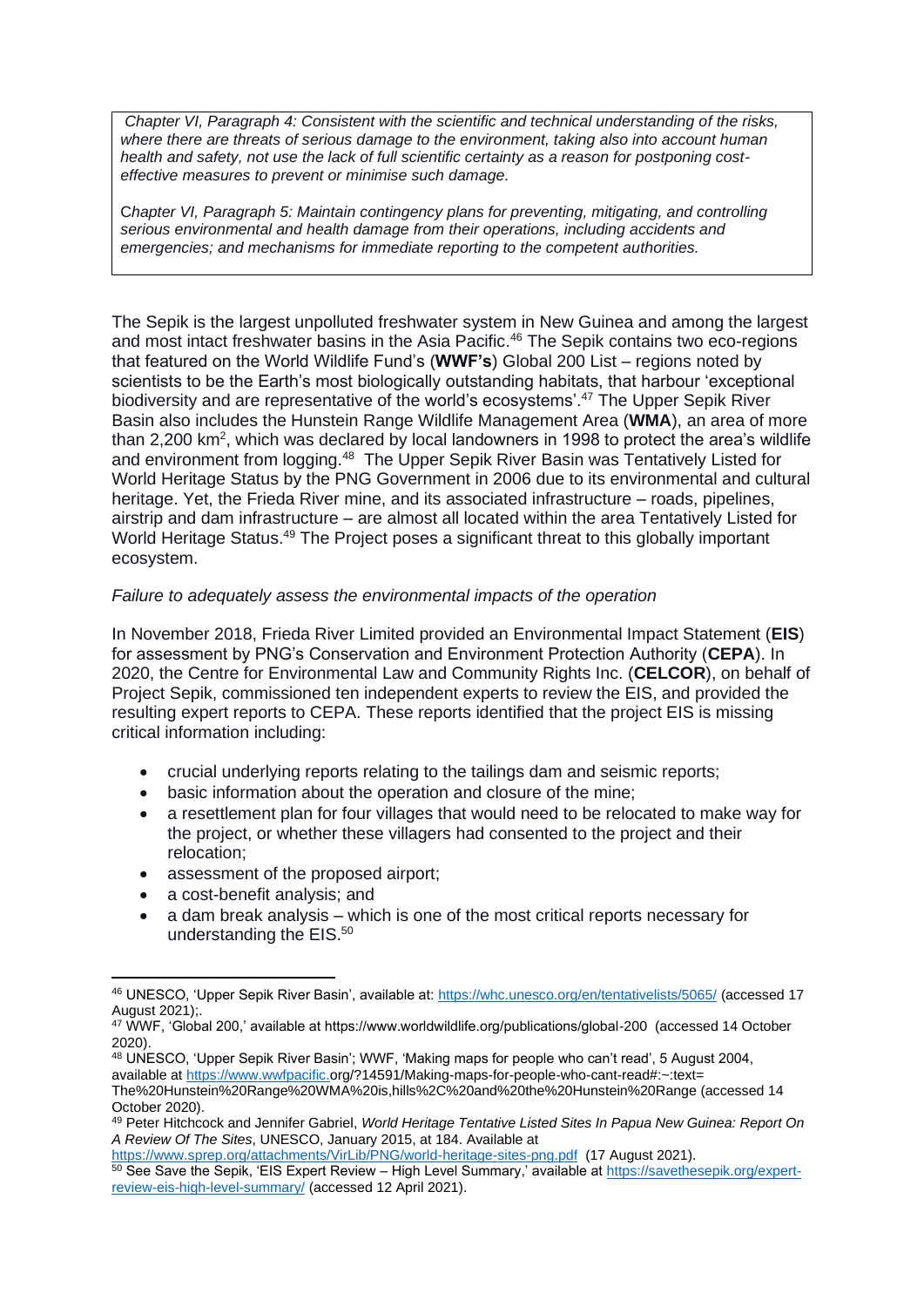Other weaknesses in the EIS were identified, including that it significantly underestimates contamination of groundwaters, surface waters and the surrounding environment; the increased risk of malaria from stagnant reservoir water; impacts on agricultural lands for downstream communities; and loss of biodiversity. <sup>51</sup> In particular, the EIS does not adequately assess impacts on the water catchment, which have the potential to directly impact resources of the Complainants. It provides that water from open pits will be treated at a treatment plant prior to discharge, but does not describe the level of treatment or provide for a safeguard system to test water for toxicity prior to discharge. There is insufficient information on how spoil dumps will be managed to avoid sediment loading onto aquatic environments.<sup>52</sup> One expert review noted that washoff from the construction waste heap will be likely to flow into the Frieda and Sepik Rivers, in turn increasing overbank flow and sediment deposition on the Frieda River floodplain. The review noted that "[a]ny villages on the floodplain of the Frieda River will be uninhabitable and their gardens will cease production for a considerable time."<sup>53</sup> These risks are not adequately assessed in the EIS, and thus the EIS fails to propose adequate mitigation strategies.

Chapter VI, Paragraph 3 of the OECD Guidelines requires that enterprises "[a]ssess, and address in decision-making, the foreseeable environmental, health, and safety-related impacts associated with the processes, goods and services of the enterprise over their full life cycle". As outlined above, a number of important potential environmental impacts from the project are not adequately assessed in the EIS. As a result, PanAust has neither assessed these impacts nor taken them into account in decision making, as required by the Guidelines.

#### *Failure to adhere to the precautionary principle – Tailings dam proposal*

A key threat arises from storage and disposal of the Project's waste rock and tailings. The Frieda River Mine EIS states that over the mine's estimated lifespan of 33 years, approximately 2.9 billion tonnes (Bt) of mine waste will be produced (half tailings and half waste rock).<sup>54</sup> The proponents propose to manage the tailings through a **12,400-hectare reservoir** within the Frieda River catchment, which would act as an integrated storage facility (**ISF**), functioning as a tailings dam as well as a reservoir for hydroelectric power. <sup>55</sup> To prevent Acid and Metalliferous Drainage (**AMD**) from exposure of tailings to oxygen, the mine's waste rock and tailings will need to be stored underwater in the ISF.<sup>56</sup> The project's Selection Phase Study acknowledges that the requirement to maintain a permanent water cover over the mine waste and tailings means the dam embankment must exist "in perpetuity".<sup>57</sup> This means the tailings dam will need to be maintained for generations, long after the mine and attached hydroelectric facility have closed.

The Project EIS acknowledges that a tailings dam failure presents "a catastrophic environmental and social risk" that could directly affect up to 30 villages and cause loss of

<sup>51</sup> See summary of expert report findings in Jubilee Australia Research Centre and Project Sepik (2021) *The Sukundimi Walks Before Me*, Sydney: Jubilee Australia Research Centre, pp. 16-17, available at: [https://www.jubileeaustralia.org/resources/publications/sukundimi-walks-before-me.](https://www.jubileeaustralia.org/resources/publications/sukundimi-walks-before-me)

<sup>&</sup>lt;sup>52</sup> Professor Amanda Reichelt-Brushett (2020) Expert advice in relation to the Environmental Impact Statement on matters relevant to aquatic ecotoxicology, available at: https://savethesepik.org/social-impacts/ (accessed 28 July 2021)

<sup>53</sup> Dr Ian Cordery (2020) *Review of Partof the EIS of the Sepik Development Project*; both available at <https://savethesepik.org/social-impacts/> (accessed 15 July 2021).

<sup>&</sup>lt;sup>54</sup> Project EIS, Attachment 2b – Frieda River Hydroelectric Project Environmental Management and Monitoring Plan, SDP-6-G-00-01-T-003-004 at 1.

 $55$  Ibid.

<sup>56</sup> Michael Main (2020) *Independent Expert Review for the Sepik Development Project Environmental Impact Statement* (available at https://savethesepik.org/social-impacts/ (accessed 13 October 2020), at p. 7.

<sup>57</sup> Project EIS, Appendix 2a – Frieda River Hydroelectric Project Selection Phase Study, p. 12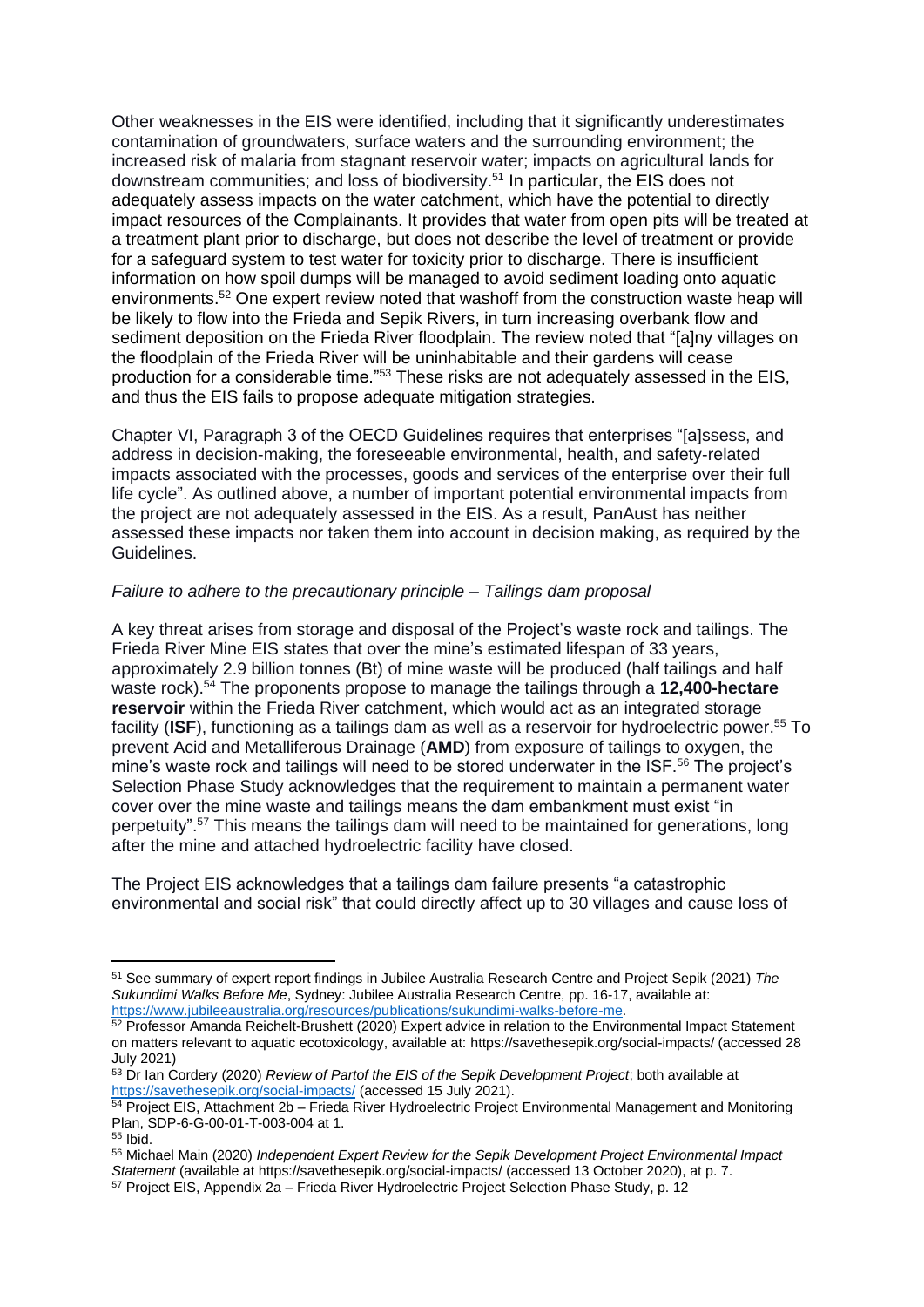life and substantial environmental degradation.<sup>58</sup> However, it states that the likelihood of dam failure occurring is "very unlikely" due to having "appropriate controls in place, primarily relating to the application of conservative design standards and criteria and a specific ISF stewardship program incorporating a dam safety program, management oversight and an independent external review".<sup>59</sup> The Project's Selection Phase Study refers to a dam break analysis on the consequences of dam failure, however this study was not made publicly available with the EIS and its other supporting documents.<sup>60</sup> It has also not been provided to the Complainants despites requests on their behalf for a copy of the dam break analysis. Further, in a PanAust document attached to The People's Republic of China's response to queries from ten UN Special Rapporteurs regarding the project (see below) PanAust conceded that "a dam break analysis has been completed, but the science around this is preliminary".<sup>61</sup>

Contrary to the company's assertions, independent expert reports have identified several factors that raise concerning risks of tailings dam failure, including: the large amount of mine waste and tailings that will be produced; the rugged terrain with high annual rainfall; the fact that the mine is in a seismically active area and the decision to combine a tailings storage facility with a hydroelectric reservoir.<sup>62</sup> Tailings dam failures occur every year, and between 2011 and 2020 alone, there have been five 'very serious' tailings-dam failures – which are defined as releasing 'at least 1 million cubic metres of tailings, travelling more than 20 kilometres or causing multiple deaths'.<sup>63</sup> This Project's proposal for a vast and novel tailings dam that will exist 'in perpetuity'<sup>64</sup> and is located in one of the most earthquake-prone regions in the world poses an unacceptable risk to the Complainants downstream of the mine. A dam break will pose unacceptable risk of loss of life and will have a devastating effect on the Sepik River communities right to culture (including the immense importance of the River to spiritual and cultural traditions along the Sepik River) and right to a safe, healthy and sustainable environment.

Chapter VI, Point 4 of the OECD Guidelines states "[c]onsistent with the scientific and technical understanding of the risks, where there are threats of serious damage to the environment, taking also into account human health and safety, [enterprises should] not use the lack of full scientific certainty as a reason for postponing cost-effective measures to prevent or minimise such damage". The commentary to this chapter clarifies that it broadly reflects the principles and objectives of the *Rio Declaration on Environment and Development*, which also spells out that States should apply a "precautionary approach". 65 The OECD's detailed guidance document on environment and the OECD Guidelines discusses how enterprises should implement the precautionary approach, noting that:

<sup>61</sup> PanAust, "Frieda River Project – Response to the United Nations' Communication', July 2020, available at: <https://spcommreports.ohchr.org/TMResultsBase/DownLoadFile?gId=35656> (accessed 17 August 2021). <sup>62</sup> See Mark Cherniak (2020) *Evaluation of the Environmental Impact Statement (EIS) for the Proposed Sepik* 

<sup>65</sup> OECD Guidelines, Chapter VI, Paragraph 60; United Nations Conference on Environment and Development, *Rio Declaration on Environment and Development,* 1992, Principle 15 available at:

<sup>58</sup> Project EIS, Chapter 11 – Extreme Natural Hazards and Incidental Events, Page 11-5.

<sup>59</sup> Project EIS, Chapter 11 – Extreme Natural Hazards and Incidental Events, Page 11-5.

 $60$  Project EIS, Appendix 2a – Frieda River Hydroelectric Project Selection Phase Study, pp 26-27.

*Development Project* available at https://savethesepik.org/social-impacts/ (accessed 14 July 2021); Michael Main (2020) *Independent Expert Review for the Sepik Development Project Environmental Impact Statement* (available at https://savethesepik.org/social-impacts/ (accessed 13 October 2020).

<sup>&</sup>lt;sup>63</sup> Identified by the Center for Science in Public Participation in Montana, USA; see Kiernan, 'Mining Dams Grow to Colossal Heights, But So Do the Risks.' A further list of incidents from tailings dams can be accessed at: [https://www.wise-uranium.org/mdaf.html?fbclid=IwAR3UjeyuYxGbvnhL2tGrXlyTUMPj1kvxbsQPDeLGvIUN-](https://www.wise-uranium.org/mdaf.html?fbclid=IwAR3UjeyuYxGbvnhL2tGrXlyTUMPj1kvxbsQPDeLGvIUN-4JQpPSYAitMRFI)[4JQpPSYAitMRFI](https://www.wise-uranium.org/mdaf.html?fbclid=IwAR3UjeyuYxGbvnhL2tGrXlyTUMPj1kvxbsQPDeLGvIUN-4JQpPSYAitMRFI) (accessed 15 July 2021).

<sup>64</sup> Project EIS, Appendix 2a – Frieda River Hydroelectric Project Selection Phase Study, p. 12

[https://www.un.org/en/development/desa/population/migration/generalassembly/docs/globalcompact/A\\_CONF.15](https://www.un.org/en/development/desa/population/migration/generalassembly/docs/globalcompact/A_CONF.151_26_Vol.I_Declaration.pdf) [1\\_26\\_Vol.I\\_Declaration.pdf](https://www.un.org/en/development/desa/population/migration/generalassembly/docs/globalcompact/A_CONF.151_26_Vol.I_Declaration.pdf) (accessed 15 July 2021).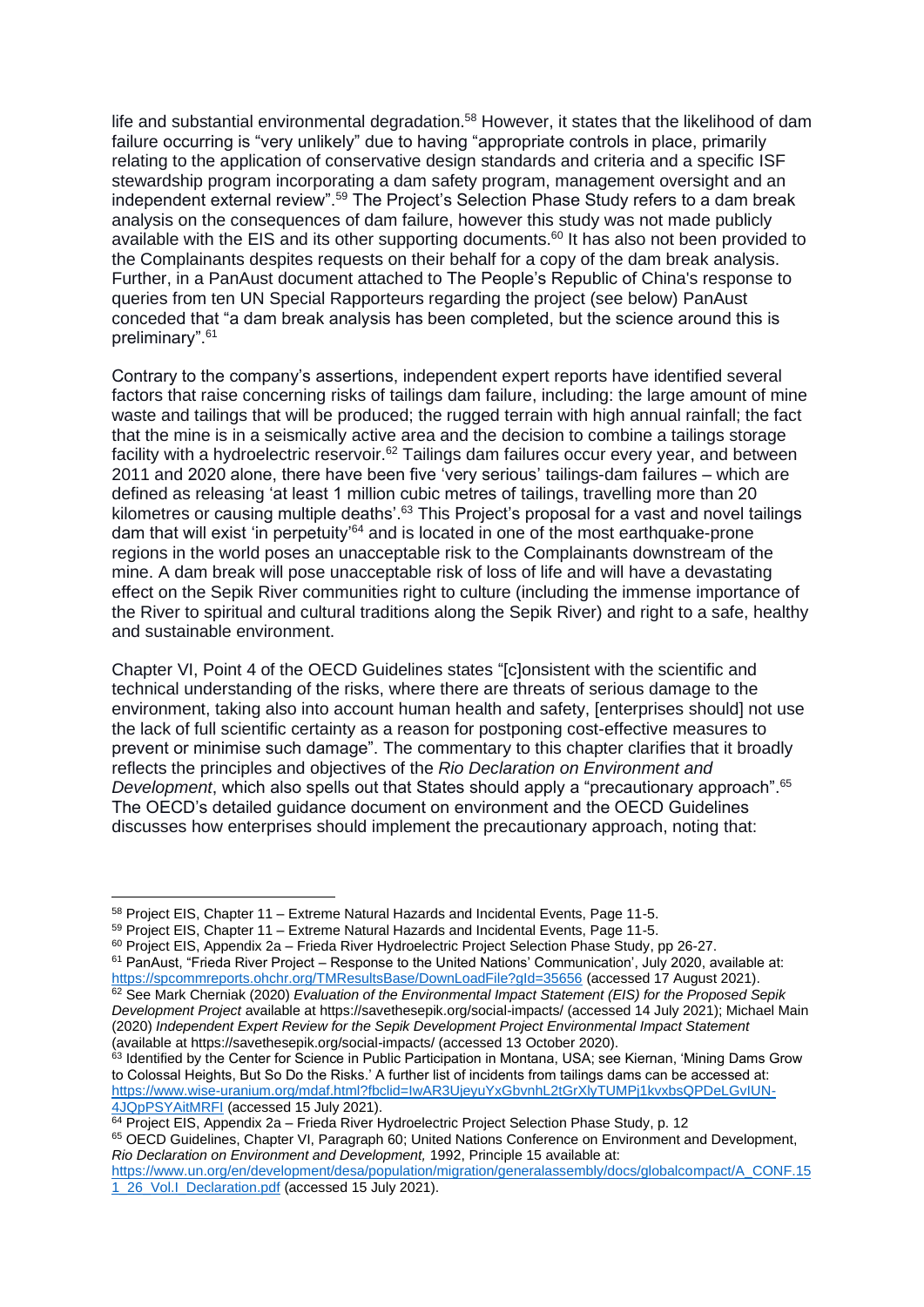Enterprises need to exercise precaution in situations when a risk exists (i.e., where potentially hazardous effects deriving from an action, product or process have been identified) and there is lack of scientific certainty about the effects of such action, product or process on human health and the environment, or on the extent of the potential damage.<sup>66</sup>

Given the catastrophic implications of a dam break, and the presence of factors that increase the likelihood of such an event in this Project, PanAust and its subsidiary, Frieda River Limited, have failed to exercise adequate precaution to protect the Complainants from the potential for massive destruction of the environment and loss of human life.

#### *Failure to adhere to the precautionary principle – Marine Tailings Placement*

The Complainants have also received information that PanAust is considering Marine Tailings Placement (**MTP**) as an alternative to building a tailings dam. The complainants currently have little information about the proposed pipeline location, what disposal method will be used for waste products that are not disposed of through the pipeline and whether a smaller dam would still be built in combination with MTP. (This lack of disclosure by PanAust is addressed in Section 6.3 below).

Should MTP be used as the primary method of tailings disposal, this carries risks for the Complainants from risk of a pipeline rupture or disposal failure at the mine site. The pipeline would need to run for 300km from the mine site to the coast, over seismically active and mountainous terrain. Based on information shared with Project Sepik, part of the tailings disposal pipeline is likely to cross the Sepik River and run close to waterways within the Frieda River Basin. Should the tailings pipeline rupture, this could result in the release of toxic compounds into the Sepik River or other water sources that the Complainants rely upon. MTP pipeline failures have occurred in other Projects in PNG: the Ramu Nickel mine in Madang has seen two significant pipe leaks in the last five years, the more significant of which led to the release of an estimated 200,000 litres of mine tailings intended for DSTP into Basamuk Bay.<sup>67</sup> Moreover, the Sepik region is a seismically active area. In light of this, the alternative proposal to dispose of tailings using MTP continues to pose an unacceptable environmental risk to the Complainants.

#### *Failure to maintain adequate contingency plans or ongoing responsibility for Project infrastructure*

Frieda River Limited has indicated that the tailings dam will have an operating life of 'greater than 100 years'.<sup>68</sup> However, one expert analyst has stated that the current design of the ISF would require inspection and maintenance not just for the life of the mine, but for the rest of human history.<sup>69</sup> The EIS does not adequately detail who is responsible for the ongoing management and maintenance of the tailings dam, or how this will be funded post mine closure. Experts have also questioned whether the emergency response plan post-closure

<sup>66</sup> OECD (2005) *Environment and the OECD Guidelines for Multinational Enterprises: Corporate Tools and Approaches*, at p. 68, available at[: https://www.oecd-ilibrary.org/environment/environment-and-the-oecd](https://www.oecd-ilibrary.org/environment/environment-and-the-oecd-guidelines-for-multinational-enterprises_9789264009394-en;jsessionid=qOOUQ3AVqQfwoy_l0kTVNLB1.ip-10-240-5-28)[guidelines-for-multinational-enterprises\\_9789264009394-en;jsessionid=qOOUQ3AVqQfwoy\\_l0kTVNLB1.ip-10-](https://www.oecd-ilibrary.org/environment/environment-and-the-oecd-guidelines-for-multinational-enterprises_9789264009394-en;jsessionid=qOOUQ3AVqQfwoy_l0kTVNLB1.ip-10-240-5-28) [240-5-28](https://www.oecd-ilibrary.org/environment/environment-and-the-oecd-guidelines-for-multinational-enterprises_9789264009394-en;jsessionid=qOOUQ3AVqQfwoy_l0kTVNLB1.ip-10-240-5-28) (accessed 15 July 2021).

<sup>67</sup> Liam Fox, "Chinese-owned Ramu Nickel plant spills 200,000 litres of 'toxic' slurry into the sea", *ABC Pacific Beat*, 30 August 2019, available at: [https://www.abc.net.au/news/2019-08-30/chinese-owned-mine-in-png-spills-](https://www.abc.net.au/news/2019-08-30/chinese-owned-mine-in-png-spills-200000-litres-of-toxic-slurry/11464108)[200000-litres-of-toxic-slurry/11464108](https://www.abc.net.au/news/2019-08-30/chinese-owned-mine-in-png-spills-200000-litres-of-toxic-slurry/11464108) (accessed 28 July 2021).

<sup>68</sup> Project EIS, Attachment 2b - Frieda River Hydroelectric Project Environmental Management and Monitoring Plan, at p. 1.

<sup>69</sup> Michael Main, *Independent Expert Review for the Sepik Development Project Environmental Impact Statement* at p. 12.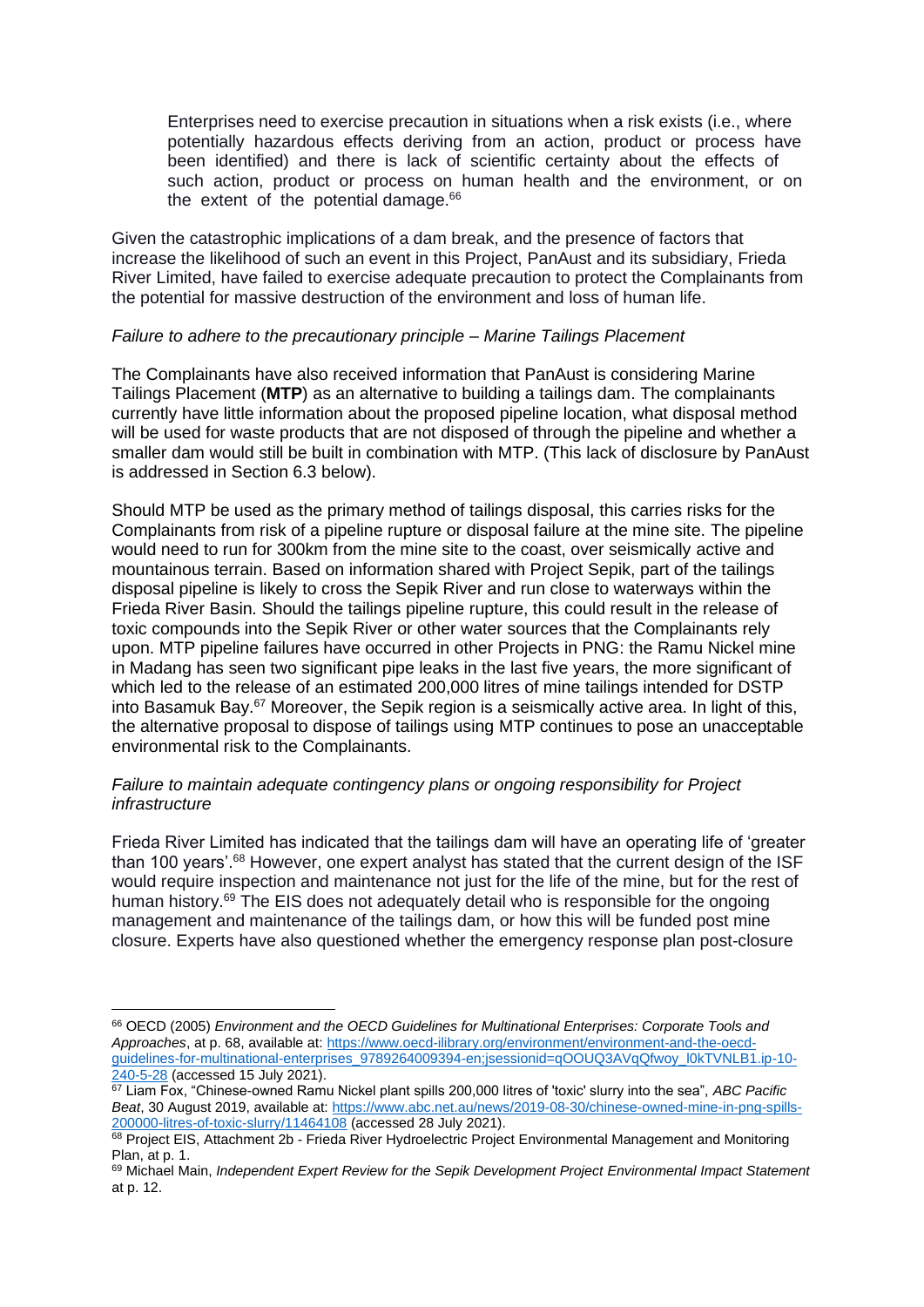could be realistically implemented and effective.<sup>70</sup> This fails to meet the standard set out in Chapter VI, Paragraph 5 of the OECD Guidelines, which specifies that enterprises must "[m]aintain contingency plans for preventing, mitigating, and controlling serious environmental and health damage from their operations."

Moreover, the Guidelines also "recognise that multinational enterprises have certain responsibilities in other parts of the product lifecycle".<sup>71</sup> In this case, that responsibility would extend to ensuring the safety of the ISF throughout its lifecycle.

#### **6.3 Inadequate disclosure to communities and stakeholders**

Chapter III Disclosure (2)(f-g): Disclosure policies of enterprises should include but not limited to, material information on… (f) foreseeable risk factors; (g) issues regarding workers and other stakeholders

Chapter III Disclosure (4): Enterprises should apply high quality standards for accounting, and financial as well as non-financial disclosure, including environmental and social reporting where they exist.

Chapter VI Environment (2): Provide the public…with adequate, measurable and verifiable and timely information on the potential environment, health and safety impacts of the activities of the enterprise.

Chapter III of the OECD Guidelines requires enterprises to disclose material information and apply high quality standards for environmental and social reporting. Chapter VI further draws on the (Aarhus) Convention on Access to Information, Public Participation in Decisionmaking, and Access to Justice in Environmental Matters with respect to disclosure to the public of timely information on the potential environment, health and safety impacts of the activities of the enterprise.

Commentary to Chapter III stipulates that disclosure goes beyond financial and corporate disclosure requirements, and includes "a second set of disclosure or communication practices in areas where reporting standards are still evolving such as, for example, social, environmental and risk reporting", specifically mentioning biodiversity as an area of attention.<sup>72</sup> The commentary also encourages enterprises to take special steps to make information accessible to communities that do not have access to printed media, "for example, poorer communities that are directly affected by the enterprise's activities".<sup>73</sup>

Commentary to Chapter VI stipulates that information about the activities of enterprises and associated environmental impacts is an important vehicle for building confidence with the Public. The commentary notes that this vehicle is most effective when information is provided in a transparent manner and when it encourages active consultation with stakeholders, such as local communities and the public-at-large so as to promote a climate of long-term trust and understanding on environmental issues of mutual interest.<sup>74</sup>

PanAust and Frieda River Limited have failed to ensure adequate disclosure of environmental, social and human rights risks of the Project, particularly the tailings dam, to the Complainants. As detailed in 6.1, above, consultation with the Complainants has fallen

<sup>70</sup> See Paul Harvey (2020) *Frieda River Limited - Sepik Development Project: EIS Expert Review Summary*; Ian Cordery (2020) *Review of Partof the EIS of the Sepik Development Project*; both available at <https://savethesepik.org/social-impacts/> (accessed 15 July 2021).

<sup>71</sup> OECD Guidelines, Chapter VI, Paragraph 67.

<sup>72</sup> OECD Guidelines, Chapter III, Paragraph 33.

<sup>73</sup> OECD Guidelines, Chapter III, Paragraph 35.

<sup>74</sup> OECD Guidelines, Chapter VI, Paragraph 65.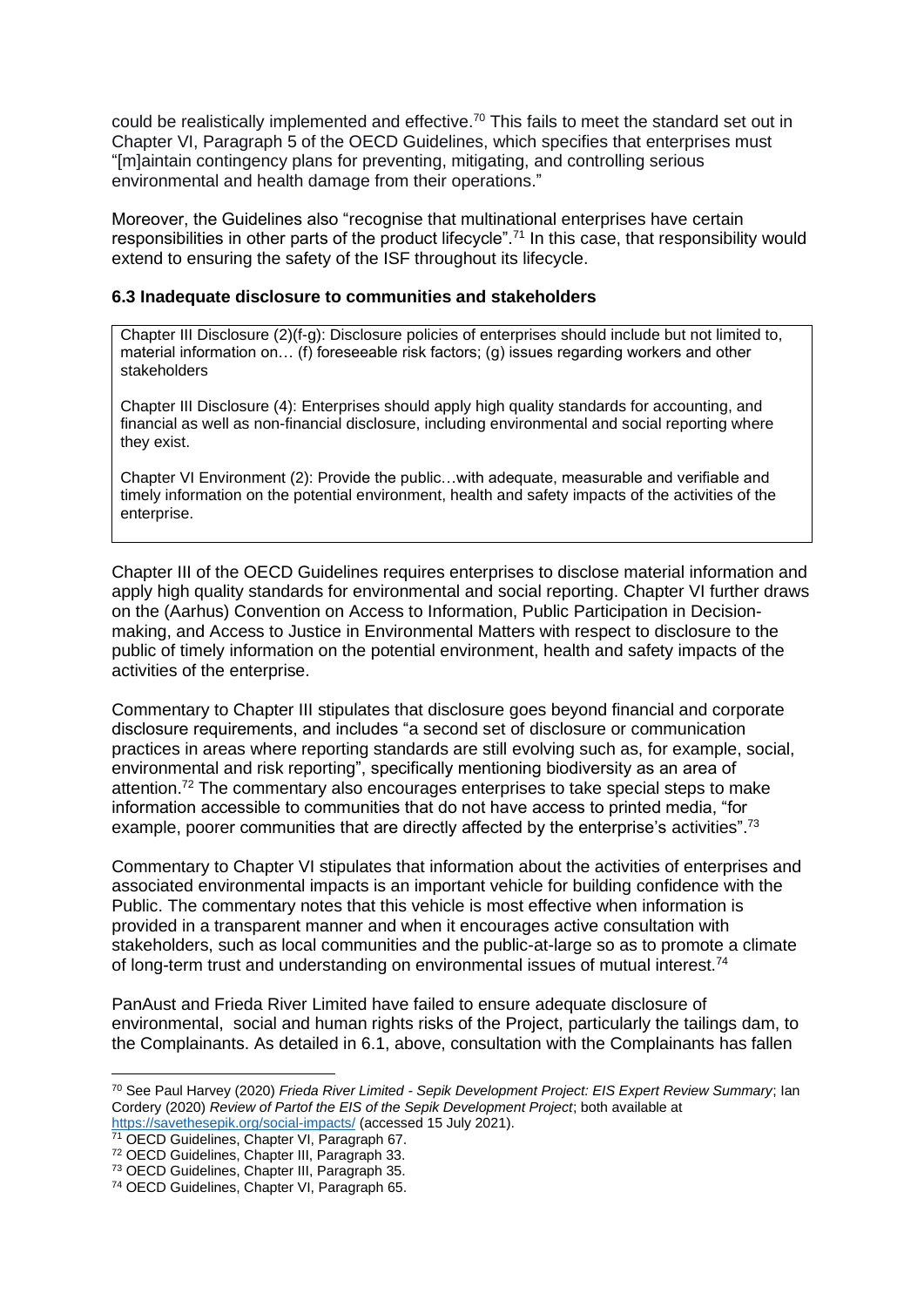well short of international standards and has failed to secure their consent to the project, despite the fact that the Complainants and other communities along the Sepik River are key stakeholders. As detailed in 6.2 above, the Project's EIS fails to assess, and/or to provide information on, key environmental risks that could affect the Complainants. In particular, the failure to release the dam break analysis for the Project represents a significant failure in environmental risk disclosure.

It appears from information that PanAust provided to the government of the People's Republic of China that failure to provide this dam break analysis may have been because "the science around this is preliminary". This raises serious concerns for the Complainants that PanAust is not respecting their human rights nor conducting proper environmental and human rights due diligence founded on established science. It undermines the promotion of "a climate of long-term trust and understanding on environmental issues of mutual interest".<sup>75</sup>

Moreover, PanAust has failed to adequately disclose information about its reported proposals to consider MTP as an alternative to building a tailings dam.<sup>76</sup> Project Sepik has received information that PanAust has been conducting consultations on MTP with coastal communities in West Sepik whose resources would be affected by the discharge of tailings. However, PanAust has not released information about this publicly, and has not withdrawn the current EIS or developed a new EIS to address the impacts of MTP. the Complainants have been kept in the dark about whether the tailings dam will remain part of the Project and whether a pipeline will cross the Sepik River, which is a cause of concern to them and other communities along the River. Thus, they not been able to assess the potential impacts of this method of tailings disposal on their environment, livelihoods and cultural resources. As discussed under 6.2 above, the impacts from the proposed MTP pipeline could be significant for the complainants, and thus it is imperative that foreseeable risk factors associated with this pipeline be disclosed to them.

# **7. Remedy sought by the Complainants**

The Complainants seek the following remedies, requesting that PanAust and its subsidiaries:

- 1. pause all further Project development as there is currently no free, prior and informed consent from all affected communities;
- 2. engage in good faith consultations at an international standard with all potentially affected communities, including the Complainants, with participation of an independent third party
	- $\circ$  this must include provision of detailed information about potential project risks, including provision of the dam break analysis;
- 3. commit to discontinuing its current plans for the mine if FPIC is not forthcoming from all affected communities; and
- 4. take all possible measures to ensure that the affected communities do not face reprisals, including from company employees, contractors or government officials, for filing this complaint.

<sup>75</sup> OECD Guidelines, Chapter VI, Paragraph 65.

 $76$  The possibility that the Project was considering MTP was raised by the West Sepik Provincial Administrator in an article in the PNG media. See: 'Tailings proposal rejected,' *The National*, 11 November 2020: <https://www.thenational.com.pg/tailings-proposal-rejected/>(accessed 15 July 2021).